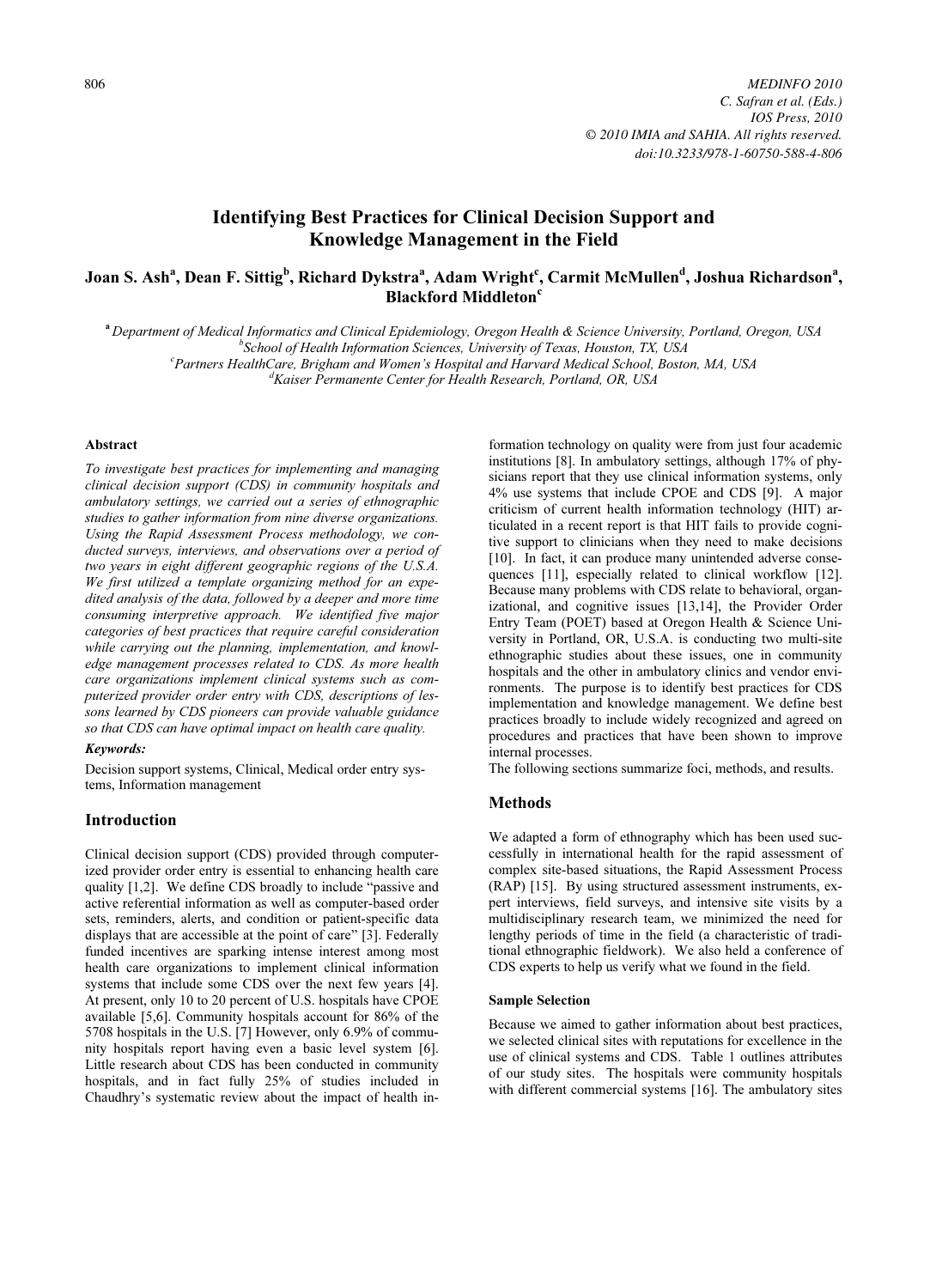|                                  | Providence<br>Portland<br>Medical<br>Center | El Camino<br>Hospital | Partners<br>HealthCare                     | Wishard<br>Memorial<br>Hospital<br><b>Clinics</b> | <b>Boudebush</b><br>Veterans<br>Health<br>Administration | Mid-Valley<br>IPA       | RWJ<br>Medical<br>Group        | Zvnx               | First<br>DataBank       |
|----------------------------------|---------------------------------------------|-----------------------|--------------------------------------------|---------------------------------------------------|----------------------------------------------------------|-------------------------|--------------------------------|--------------------|-------------------------|
| Location.                        | Portland.<br>0B                             | Mountain<br>View, CA  | Boston MA                                  | Indianapolis,<br>IN                               | Indianapolis, IN                                         | Salem, OR               | New<br><b>Brunswick</b><br>NJ. | Los<br>Angeles, CA | San<br>Francisco,<br>СA |
| Characteristi<br>cs of setting   | Community<br>hospital                       | Community<br>hospital | Academic<br>and<br>community<br>outpatient | Academic<br>and county<br>clinics                 | VA outpatient<br>clinics                                 | Community<br>outpatient | Academic<br>outpatient         | Content<br>vendor  | Content<br>vendor       |
| Type of<br>system                | Commercial                                  | Commercial            | Locally<br>developed<br>and<br>commercial  | Locally<br>developed                              | Nationally<br>developed                                  | Commercial              | Commercial                     | <b>NA</b>          | NA                      |
| Date of visit                    | 12/07                                       | 2/08                  | 6/08                                       | 9/08                                              | 9/08                                                     | 12/08                   | 2/09                           | 7/09               | 10/09                   |
| <b>Hours</b><br>observing        | 36                                          | 26                    | 37                                         | 20                                                | 25                                                       | 33                      | 26                             | <b>NA</b>          | <b>NA</b>               |
| Individuals<br>observed          | 10                                          | 12                    | 17                                         | 16                                                | 17                                                       | 27                      | 17                             | <b>NA</b>          | <b>NA</b>               |
| Number of<br>clinics<br>observed | NA                                          | <b>NA</b>             | 9                                          | 6                                                 | 5                                                        | 9                       | 6                              | <b>NA</b>          | <b>NA</b>               |
| Number of<br>interviews          | 15                                          | 12                    | 13                                         | 9                                                 | 9                                                        | 9                       | 12                             | 6                  | 6                       |

Table 1 – Sites and data collected

were all members of the Clinical Decision Support Consortium [17]. Four different commercial systems and three locally-developed systems are used at our selected clinical sites. During visits to clinical sites with commercial systems, the team realized that we could not gain a complete picture of knowledge management processes unless we could learn more about the companies that provide CDS content made available through commercial electronic medical record (EMR) systems. We selected two companies to visit first because they provide much of the CDS available through popular EMRsystems; other vendor visits are planned.

We selected as study sites two community hospitals, five ambulatory settings, and two companies that provide CDS content. Providence Portland Medical Center in Portland, OR is an urban community hospital, part of a larger hospital system, using a commercial system. El Camino Hospital in Mountain View, CA is a stand-alone suburban hospital with the oldest CPOE implementation in the world, also using a commercial system. Ambulatory sites included Partners HealthCare in the Boston, MA area, which primarily uses a locally developed system but also includes some sites with commercial EMRs; Wishard Memorial Hospital, a county hospital in Indianapolis, IN, which uses the locally developed Regenstrief Medical Record System; the Roudebush Veterans Affairs Hospital in Indianapolis, IN which uses the VA's nationally developed CPRS system; the Mid-Valley Independent Practice Association (MVIPA) in the Salem, OR area, which uses a commercial system; and the Robert Wood Johnson (RWJ) Medical Group, in New Brunswick, NJ, which also uses a commercial system. The vendor sites were Zynx Health in Los Angeles, CA, which provides evidence-based order sets and interdisciplinary plans of care and First DataBank in South San Francisco, CA, which provides medication information. We received human subjects approval from each investigator's home organization and from each appropriate site.

Within each organization, we selected subjects with the assistance of a local sponsor. For interviews, we purposively selected a broad spectrum of users who ranged from champions to skeptics, individuals who either develop or customize CDS, support staff, administrators, quality officers, and IT staff members. We observed users entering orders in many areas of the hospitals and in a broad spectrum of primary care and specialty clinics. At vendor sites, we interviewed CEOs, individuals who develop content, technical staff who work with EMR vendors to make content available electronically, training and support staff, and marketing managers. Experts for the expert conference were selected based on their experience with community hospital and ambulatory CDS.

#### Data Collection

Figure 1 shows the progression of data gathering and reporting that occurred between 2007 and 2009, including the focus of our work, activities, study sites, and publications. After several months of preliminary preparation, including development of an inventory of CDS types and knowledge management practices [18] and a demonstration of each system for each site, four to seven researchers spent three to five days at each clinical site. We visited Zynx and First DataBank for less time. The nature of these last two site visits was quite different since the focus was the vendor perspective and the visits did not involve clinical observations.

For the community hospitals and the ambulatory settings, we asked questions and observed individuals and committees at work to learn more about: Policy, governance, control, culture; User issues including usability, training, and impact on workflow; CDS content/knowledge management practices; and Technology and infrastructure issues. While visiting the content vendors, we asked about: The marketplace, their niche and relations with EMR vendors; CDS content/knowledge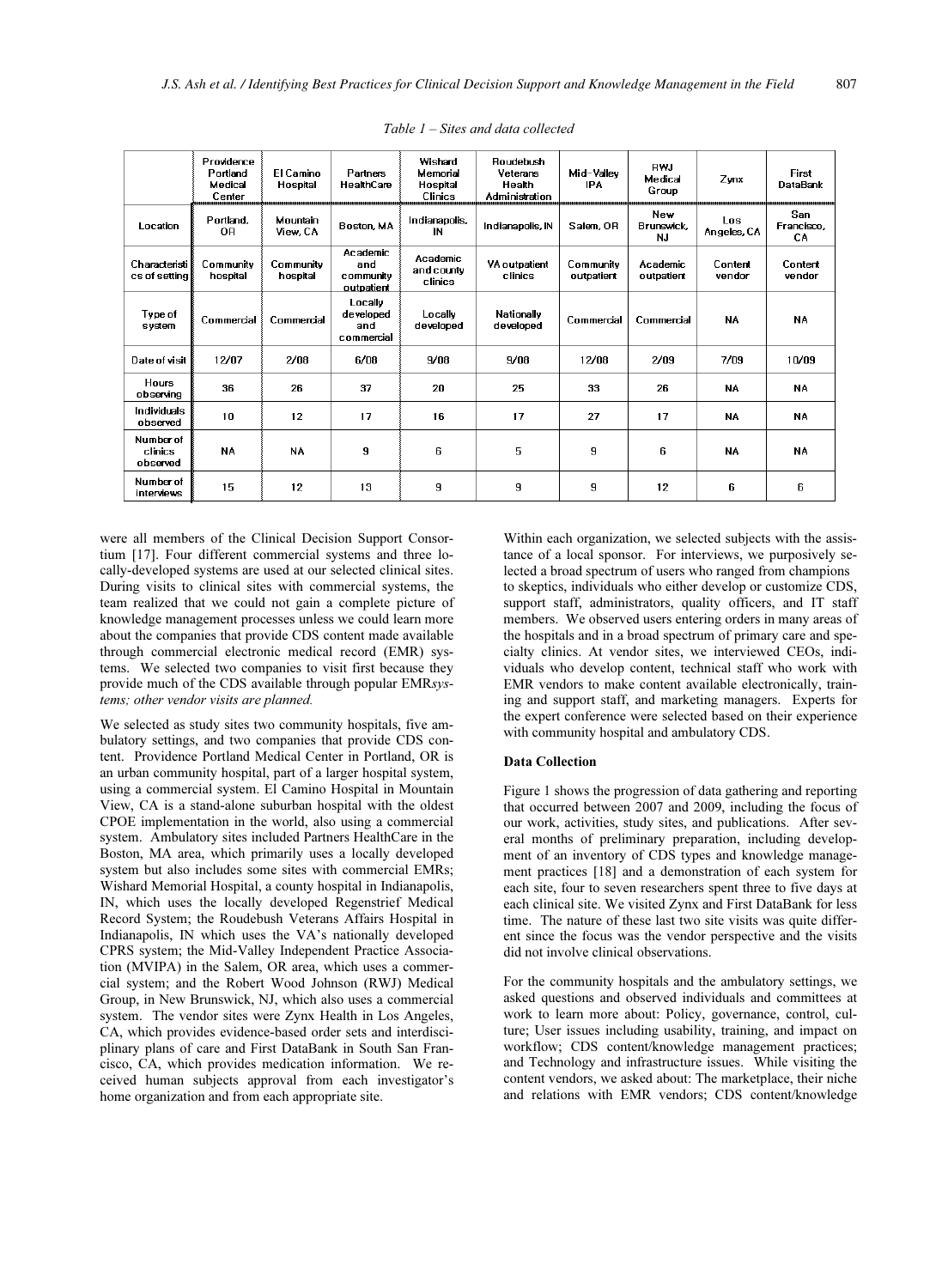management processes; Customers—types, frustrations, feedback, challenges; and Use of the product.

#### Data Analysis

The nature of the Rapid Assessment Process is such that we needed to analyze the data quickly so that we could provide feedback to the site in the form of a report, receive comments back from subjects as a form of "member checking" [19], and then prepare for the next site based on what we had learned. We did this expedited analysis by dividing into pairs to scan transcripts and field notes to identify user, administrative, and IT perspectives at each site to write sections of each report. As we did this, we noted general themes, which we began to identify during debriefings held twice a day during site visits. We developed a codebook and used a template method [20] to roughly code the data. For each report, we identified best practices (e.g. what they did especially well) and challenges in addition to themes. We requested feedback about the reports from sites as a form of member checking. Once the reports were written, we began using a more classical qualitative research approach that was inductive and interpretive. This involved content analysis using the words and actions of the subjects to identify patterns and themes to modify and augment the already-identified codes. We discussed the best practices identified across sites with our panel of experts and the CDSC research team.

## Iterative Methods

Although we had carefully developed a field guide containing a site inventory profile about CDS at the site, interview question guides, observation guides, and even guides to debriefing, we found that we needed to modify each instrument for each site visit [21]. We made major changes when we started visiting outpatient sites and again when we started vendor visits. The three types of settings vary greatly in their approaches to CDS. Below we describe a number of best practices for optimizing the value of CDS that emerged from our analysis.

#### Results

## Best Practices

Five large categories of best practices emerged from our analysis:

Best Practice 1: View CDS broadly. Experts and users have widely differing definitions and understandings of CDS, causing a barrier to optimization of CDS use and value. The users appreciate CDS that helps them get through their day, a kind of CDS we call "inline" because it is integrated with their workflows. Experts usually describe CDS in terms of sophisticated alerts and reminders. The vendors providing content view CDS as a way to foster the practice of evidence based health care. There is a danger in defining CDS too narrowly in terms of sophisticated alerts and reminders that are available only at elite institutions. While it is useful to learn from their experiences because they are on the cutting edge and can provide models of CDS use for the future, they

are not typical of the majority of sites that provide health care nationally. By defining CDS broadly so that it includes passive elements such as default values and workflow enhancement features such as templates to assist with data gathering, documentation, and clinical reports, all stakeholders will be continuously reminded that the clinicians who are the recipients of CDS are the ultimate customers who need to accept and use these features.

Best Practice 2: Move forward with simple CDS no matter what your size. If an organization has the wherewithal to implement CPOE, it can also use CDS. There is some "low hanging fruit" among CPOE-delivered types of CDS. All of our study sites worked hard to review and select appropriate order sets so that they were available electronically when CPOE was introduced. Order sets assist workflow because they streamline ordering and at the same time they help decision-making. Well-designed checklists and templates can provide guidance at the moment the clinician needs it.

Best Practice 3: Focus on "inline" CDS. We use this term to refer to CDS that does not interfere with a clinician's workflow. One type to consider is "background CDS" which works behind the scenes to consider data related to an individual patient along with rules for good care and makes recommendations such as what antibiotic to order. Another kind of inline CDS is that which notifies an intermediary such as a nurse or pharmacist rather than a physician. These strategies can be especially effective in community settings where interrupting the physician in private practice can be particularly burdensome.

Best Practice 4: Use what is available from your vendor but plan to customize the CDS. Each hospital and clinic has its own culture and need for CDS. Sites with locally-developed CDS tend to identify a clinical need and then design a CDS intervention to address it. Organizations with commercial systems may not have the staff to do this, but they can sometimes purchase appropriate CDS content through their EMR vendors. EMR vendors usually do not develop their own CDS. Instead, they rely on content development companies to write content and partner with the EMR vendor to provide it electronically. Usually both the content and EMR vendors provide a wide range of potential CDS interventions, leaving it to the customer (the hospitals and purchasing organizations) to filter out those that are not wanted. This is a necessary, but time and resource-consuming step and often more difficult than expected. Customers must have clinical leaders and skilled "analysts" on staff who understand both clinical work and information technology.

Best Practice 5: Plan knowledge management processes early. The sites we studied that had locally-developed systems are struggling to catch up with their knowledge management needs. Each one found itself at a point where so much CDS had been developed and implemented that it was hard to keep track of it for the purpose of updating and maintenance. Organizations that have implemented commercial EMRs with CPOE more recently can take advantage of knowledge management capabilities available through vendors [22]. First, the EMR vendors track changes made at the vendor level so there is an audit trail available. A wise or-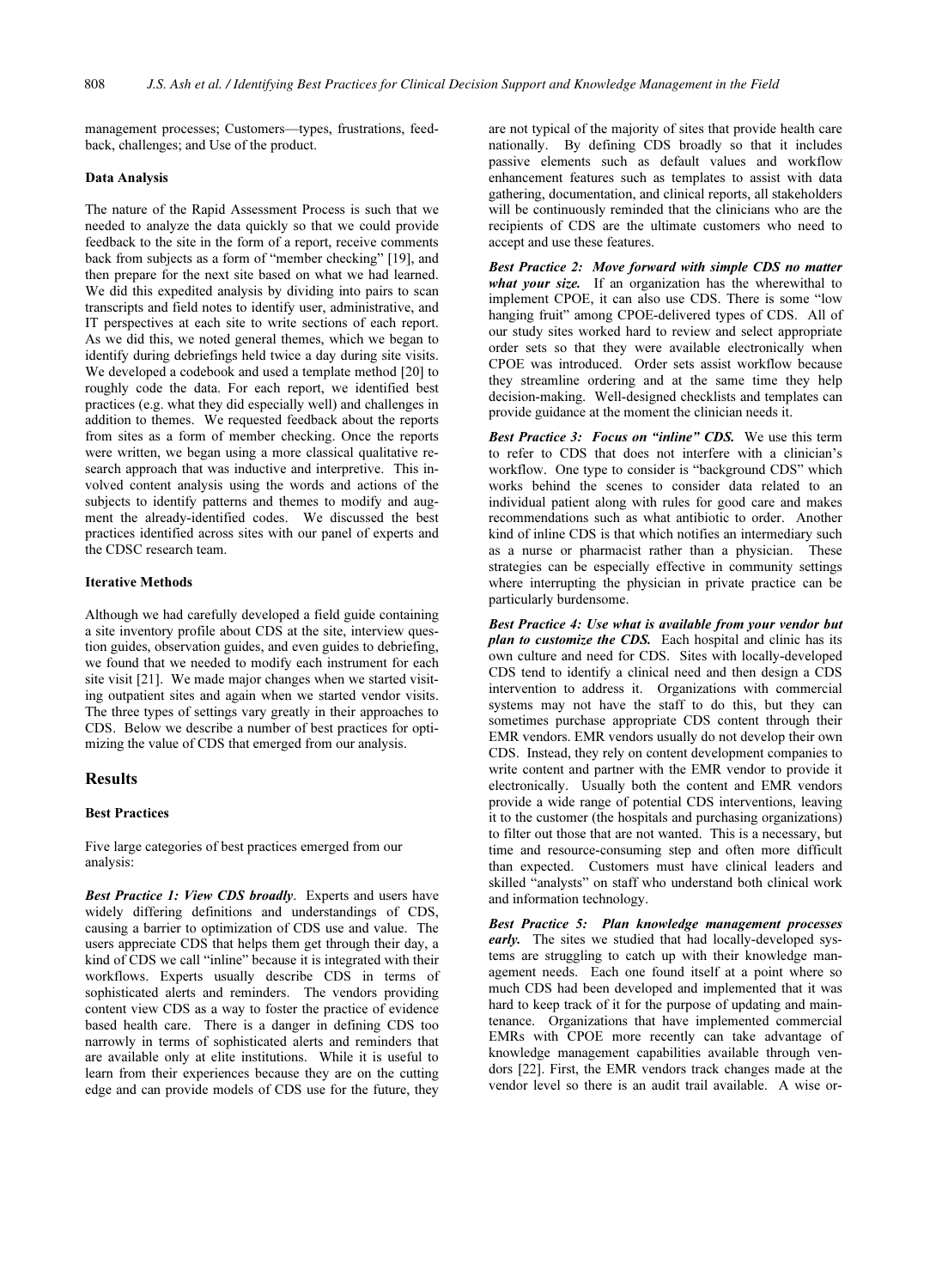ganization tracks its customized changes as well so that as time passes, a history of modifications is always available. Second, tools are available from content development vendors specifically designed to help with knowledge management. They can assist with the decision-making and consensus development process, notify customers when updates are needed, and keep an audit trailof decisions. Good knowledge management practices depend on three foundations: the availability of skilled information systems staff, the existence of a well-developed consensus development and decision making structure, and robust computer tools.

## Discussion

We have seen that organizations can do this right [23] and can serve as models of best practices. Because we talked with representatives of many stakeholder groups interested in CDS, because we observed clinicians using CDS, because our study sites included a wide variety of sizes and types of health care delivery organizations, and because we verified a number of best practices outlined by others [2,24], we believe the five best practices categories described above represent a high level view that can be useful to all types of organizations planning to implement CPOE with CDS. All of these best practices depend on planning ahead, ideally prior to CPOE implementation. Best Practice 2, moving forward regardless of size, might entail numerous clinics organizing into a larger organization for the purpose of purchasing and maintaining an information system. This is a large undertaking, requiring significant planning, but it can possibly deliver other financial advantages beyond information systems implementation. All of the best practices also involve the availability of skilled informatics specialists. Two of our sites outsourced the customization and maintenance functions to their EMR vendors by contracting with their service organizations. Availability of a clinician leader is absolutely necessary, even if some activities are outsourced. Study limitations include restricted fieldwork and as yet incomplete vendor visits.



Figure 1- POET research overview 2007-2009 \*Foci, activities, and sites as they were approached over time.